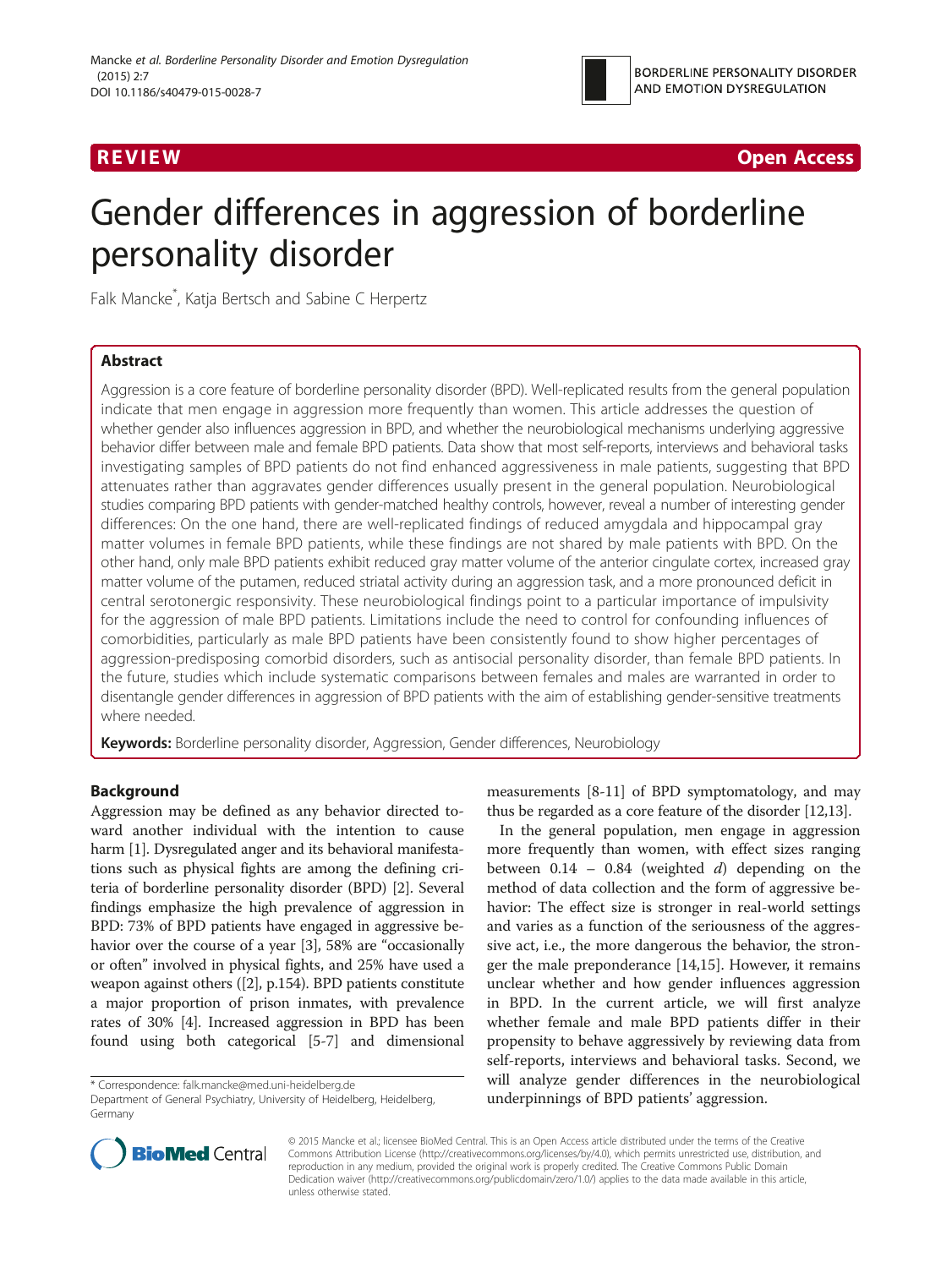#### Review

#### Self-reports, interviews and behavioral tasks

Self-report measures, such as the Buss-Durkee Hostility Inventory [\[16\]](#page-10-0) and its revised form, the Buss and Perry Aggression Questionnaire [[17](#page-10-0)], have been used to assess trait aggressiveness by asking about aggressive behaviors and aggression-predisposing emotional experiences, such as intense anger. In the context of intimate partner aggression, the most frequently used questionnaire is the Revised Conflict Tactics Scale [[18](#page-10-0)]. Semi-structured interviews that measure aggression have focused on the quantification of observable and direct aggressive behaviors, e.g., shouting and fighting. These interviews differ in terms of the length of the investigated timespan, measuring aggression either across the lifetime [the Brown-Goodwin Lifetime History of Aggression interview [[19](#page-10-0)] and its revised form, the Life History of Aggression interview [[20](#page-10-0)]], or in the last two weeks [the Modified Overt Aggression Scale [[21](#page-10-0)]]. Semi-structured interviews based on classifications of mental disorders, like the Structured Clinical Interview for DSM Disorders [[22](#page-10-0)], do not directly measure aggression, but can nevertheless provide valuable insights as they assess the frequency of aggressionpredisposing-disorders such as antisocial personality disorder (ASPD). The most frequently used behavioral task to measure aggressive behavior in BPD is the Point Subtraction Aggression Paradigm (PSAP) [\[23,24\]](#page-10-0). The PSAP uses interpersonal provocation, i.e., the subtraction by a fictitious opponent of "points" worth money that the participant has accumulated during testing. Ignoring the provocation and thereby accumulating points is considered as the "monetary-reinforced response", while reacting in a retaliatory manner by subtracting points from the fictitious opponent – without garnering anything – is considered as the "aggressive response" and is used as the measure of aggression (see, e.g., [\[25](#page-10-0)], for a detailed description of the PSAP). The following section reviews gender differences in BPD from studies using these instruments. Table [1](#page-2-0) provides a detailed description of the cited studies, including sample characteristics, methodology and key findings.

Using the Brown-Goodwin Lifetime History to measure aggression in BPD patients, some [[26](#page-10-0),[27](#page-10-0)] but not all [[28\]](#page-10-0) studies reported enhanced aggression in the male compared to female patients. Data from studies applying the Buss-Durkee Hostility Inventory are inconsistent: One study using this instrument [\[26\]](#page-10-0) found more aggression in male than in female BPD patients, while another study did not [[29\]](#page-10-0). No differences between male and female BPD patients were found in studies using the Buss and Perry Aggression Questionnaire [\[6\]](#page-9-0), the Modified Overt Aggression Scale [\[29](#page-10-0)], and the Life History of Aggression [4, personal communication]. The Modified Overt Aggression Scale was also applied in a study by Silberschmidt and coworkers [[30](#page-10-0)]. This study is remarkable for its large sample size particularly with regard to male subjects (559 female and 211 male BPD patients) [[30](#page-10-0)]. However, despite adequate statistical power, no difference between male and female BPD patients emerged. Instead, this study revealed enhanced hostility of female compared to male patients. More recently, Scott and colleagues [\[31](#page-10-0)] performed a prospective study in a mixed clinical and community sample and used the Revised Conflict Tactics Scale as a measure for aggressiveness. They also demonstrated that the relationship between BPD traits and aggression was not influenced by gender. This is consistent to the findings of another longitudinal study in which no gender differences were found in a threefold aggression measurement consisting of arrest records, collateral informants, and patient self-reports [\[3\]](#page-9-0).

When evaluating these results, the sample characteristics of the respective studies need to be taken into account: All of the patients in the study of New et al. [[29](#page-10-0)] suffered from comorbid intermittent-explosive disorder. Additionally, roughly one third of the BPD patients in the cited studies (specifically: 26% in [\[27](#page-10-0)], 24.2% in [\[28](#page-10-0)], 31.5% in [\[6](#page-9-0)], 26% in [\[29](#page-10-0)], and 33% in [[3\]](#page-9-0)) fulfilled the criteria of ASPD. Although gender ratios in comorbid ASPD are not consistently reported, this high amount of comorbidities with other aggression-predisposing disorders limits the ability to draw BPD-specific conclusions and warrants caution when interpreting the results.

A considerable amount of research has analyzed the impact of BPD symptoms on intimate partner violence. Holtzworth-Munroe and Stuart [[27,28\]](#page-10-0), for instance, identified the so-called "borderline-dysphoric batterer", characterized by moodiness, fear of abandonment, and insecure attachment patterns, which was related to intimate partner aggression by men against women. In a related vein, Tragesser and Benfield [[34\]](#page-10-0) demonstrated that the mate retention tactic of emotional manipulation (e.g., telling one's partner that you are dependent on him or her, that you need him or her) – a tactic which predicted intimate partner aggression in previous research [[34\]](#page-10-0) – was positively associated with BPD traits among men but not among women.

Research on intimate partner violence has traditionally focused on male subjects. However, recent crossgender analyses also point towards an influence of BPD on female-to-male intimate partner violence. In a study with more than 14,000 male and female students BPD traits were associated with intimate partner violence (measured with the Revised Conflict Tactics Scale) not only in male, but also in female students [\[8](#page-9-0)]. Using the same instrument, another study found a positive relationship between BPD traits and intimate partner aggression in female, but not in male participants of a late-middle-aged community sample [[35\]](#page-10-0). The latter finding might have been due to the form of aggressive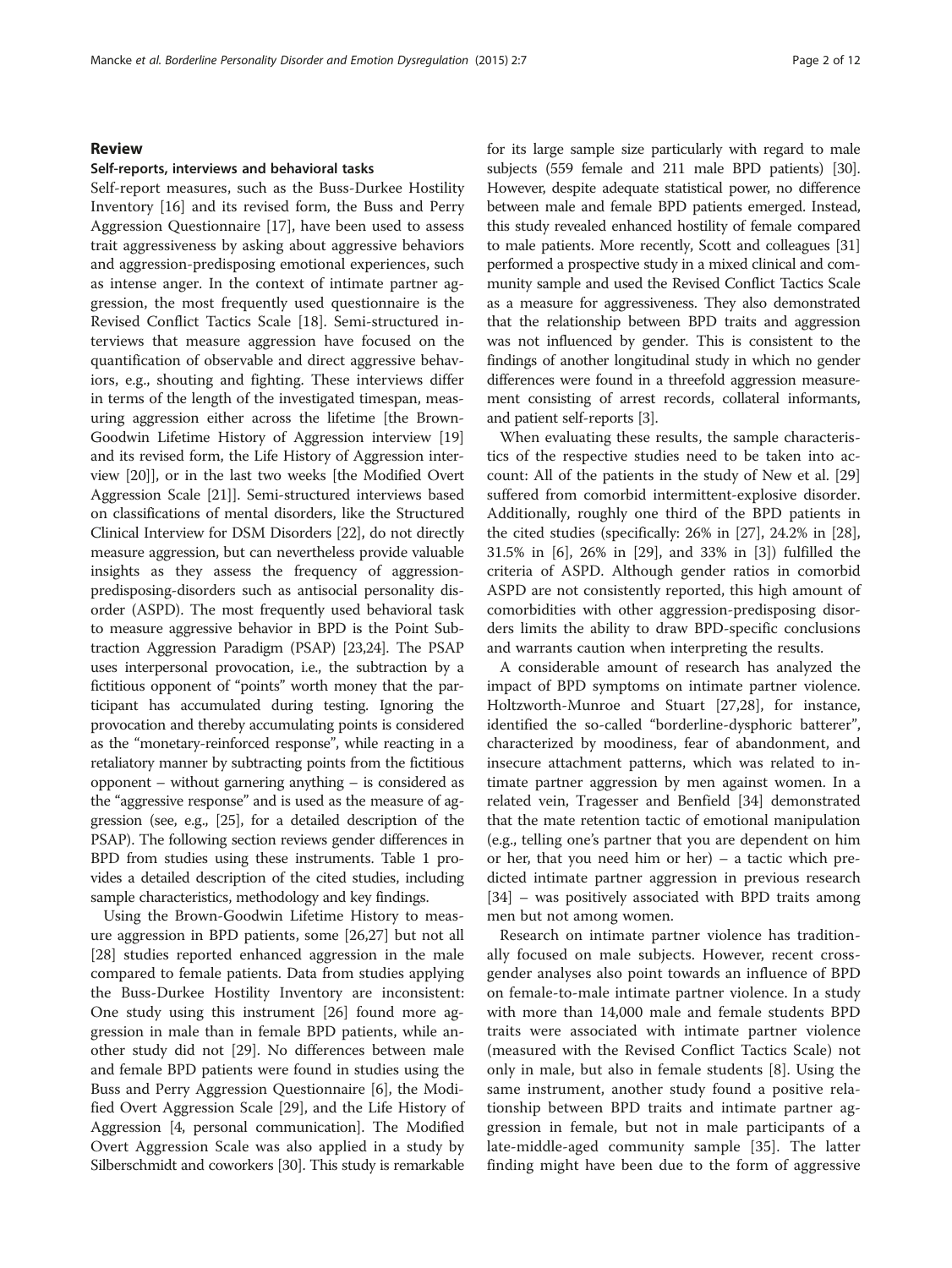| <b>First author</b> | Year | Sample                                                                                                                                                                                                                          | Methodology                                                                                                                      | <b>Key findings</b>                                                                                                                                                                                                                            |
|---------------------|------|---------------------------------------------------------------------------------------------------------------------------------------------------------------------------------------------------------------------------------|----------------------------------------------------------------------------------------------------------------------------------|------------------------------------------------------------------------------------------------------------------------------------------------------------------------------------------------------------------------------------------------|
| Banzhaff et al.     | 2012 | 170 BPD patients (114 ♀, 56 3)                                                                                                                                                                                                  | BPD: Structured Clinical Interview for DSM-IV for<br>personality disorders (SCID-II)                                             | $\beta$ BPD patients had higher prevalence of ASPD than $\varphi$ BPD<br>patients (32.14 % vs. 10.53 %, p < .001). ♂ BPD patients had<br>higher score in "Dissocial behavior" of the DAPP-PQ than $\mathcal Q$ BPD<br>patients ( $p < .004$ ). |
|                     |      |                                                                                                                                                                                                                                 | Aggression: Subscale Dissocial behavior of the<br>Dimensional Assessment of Personality Profile<br>Basic questionnaire (DAPP-BQ) |                                                                                                                                                                                                                                                |
| Barrachina et al.   | 2011 | 484 BPD patients (402 \pin, 82 \dots)                                                                                                                                                                                           | BPD: SCID II, Diagnostic Interview for Borderlines-<br>Revised (DIB-R)                                                           | $\beta$ BPD patients had higher prevalence of ASPD than $\Omega$ BPD patients<br>$(22\% \text{ vs. } 8.2 \% \text{, p} < .008).$                                                                                                               |
| Black et al.        | 2007 | 220 offenders newly committed<br>to prison (198 3, 22 ♀)                                                                                                                                                                        | BPD: Structured Interview for DSM-IV Personality<br>$(SIDP-IV)$                                                                  | 65 offenders (29.5%) met criteria for BPD. More women (54.5%) than<br>men (26.8%) met criteria for BPD ( $p = .007$ ).                                                                                                                         |
| <b>Brambilla</b>    | 2004 | 10 BPD patients ((6 $\downarrow$ , 4 $\uparrow$ ),<br>20 HC (gender ratio: n/a)                                                                                                                                                 | <b>BPD: IPDE</b>                                                                                                                 | BPD showed higher volume of the putamen ( $p = .002$ ) compared<br>with HC.                                                                                                                                                                    |
|                     |      |                                                                                                                                                                                                                                 | Neuroimaging: stMRI, manual tracing                                                                                              |                                                                                                                                                                                                                                                |
| Costa et al.        | 2008 | 130 intimate aggressive $\delta$ , 48<br>non aggressive $\delta$                                                                                                                                                                | BPD: Millon Clinical Multiaxial Inventory-III                                                                                    | Jealousy correlated positively with BPD symptomatology<br>$(r = .13, p < .05)$ .                                                                                                                                                               |
|                     |      |                                                                                                                                                                                                                                 | Intimate partner aggression: Revised conflict<br>tactics scale (CTS2), General Violence Questionnaire                            |                                                                                                                                                                                                                                                |
| Grant et al.        | 2008 | 2004 BPD patients (gender<br>distribution not mentioned)                                                                                                                                                                        | BPD: Alcohol Use Disorder and Associated<br>Disabilities Interview Schedule DSM-IV Version                                       | $\beta$ BPD patients had higher prevalence of ASPD than $\varphi$ BPD patients<br>$(19.4\% \text{ vs. } 9 \% \text{, p} < .001).$                                                                                                              |
| Grilo et al.        | 2002 | 100 BPD patients (69 ♀, 31 3)                                                                                                                                                                                                   | BPD: Diagnostic Interview for DSM-IV Personality<br>Disorders (DIPD-IV)                                                          | $\beta$ BPD patients had higher prevalence of ASPD than $\Omega$ BPD patients<br>(48% vs. 0 %).                                                                                                                                                |
| Hines et al.        | 2008 | 14,154 university-students<br>$(10100 \; 2, 4054 \; \text{J})$                                                                                                                                                                  | BPD: Personal and Relationships Profile                                                                                          | No BPD x gender interaction for physical, psychological and sexual<br>intimate partner aggression ( $p > .05$ for all contrasts).                                                                                                              |
|                     |      |                                                                                                                                                                                                                                 | Intimate partner aggression: CTS2                                                                                                |                                                                                                                                                                                                                                                |
| Holtzworth et al.   | 2000 | 102 intimate aggressive $\delta$ , 62<br>non aggressive $\delta$                                                                                                                                                                | BPD: Millon Clinical Multiaxial Inventory-III                                                                                    | Identified four clusters of violent men, among them the so-called                                                                                                                                                                              |
|                     |      |                                                                                                                                                                                                                                 | Intimate partner aggression: CTS2, Generality of<br>Violence Questionnaire                                                       | borderline-dysphoric men characterized by high measures on<br>dependency, jealousy, impulsivity and hostility towards women.                                                                                                                   |
| Johnson et al.      | 2003 | 240 BPD patients (175 ♀, 65 ♂)                                                                                                                                                                                                  | <b>BPD: DIPD-IV</b>                                                                                                              | $\beta$ BPD patients had higher prevalence of ASPD than $\Omega$ BPD patients<br>$(29.7\% \text{ vs. } 10.3 \% , p < .0001).$                                                                                                                  |
| McCloskey et al.    | 2009 | 127 BPD patients (69 ♀, 58 3) of<br>whom 40 with comorbid ASPD,<br>clinical control group consisting<br>of 122 patients with a non<br>cluster-B personality disorder<br>$(57 \, 2, 65 \, 3)$ and 112 HC<br>$(55 \; 2, 57 \; 3)$ | BPD: Structured Interview for DSM-IV Personality<br>$(SIDP-IV)$                                                                  | No group x gender interaction in the AQ (Wilks $F \le 1$ ).                                                                                                                                                                                    |
|                     |      |                                                                                                                                                                                                                                 |                                                                                                                                  | No difference between $\delta$ and $\Omega$ BPD patients in the post-hoc                                                                                                                                                                       |
|                     |      |                                                                                                                                                                                                                                 | Aggression: Life History of Aggression (LHA),<br>Aggression Questionnaire (AQ), Point Subtraction<br>Aggression Paradigm (PSAP)  | analysis of the LHA ( $p < .01$ , based on personal communication).<br>$\varphi$ BPD patients were more self-aggressive than the $\varphi$ BPD patients<br>(p < .01)                                                                           |
|                     |      |                                                                                                                                                                                                                                 |                                                                                                                                  | No effect of gender or gender x group interaction in the PSAP<br>(Wilks $F < 1$ ).                                                                                                                                                             |
| McCormick et al.    | 2007 | 163 BPD patients (138 ♀, 25 3)                                                                                                                                                                                                  | <b>BPD: SIDP-IV</b>                                                                                                              | $\beta$ BPD patients had higher prevalence of ASPD than $\varphi$ BPD patients<br>$(40\% \text{ vs. } 21 \% , p < .03).$                                                                                                                       |
| Newhill et al.      | 2009 | 220 BPD patients (116 ♀, 104 3)                                                                                                                                                                                                 | BPD: Structured Interview for DSM-III-R<br>Personality                                                                           | No gender difference in aggression of BPD patients ( $p = .342$ )                                                                                                                                                                              |
|                     |      |                                                                                                                                                                                                                                 | Aggression: arrest records, collateral reports,<br>patients report using behaviors adapted from<br>the CTS2                      |                                                                                                                                                                                                                                                |

# <span id="page-2-0"></span>Table 1 Studies investigating aggression in  $\Omega$  and  $\sigma$  BPD patients using self-reports, interviews and behavioral tasks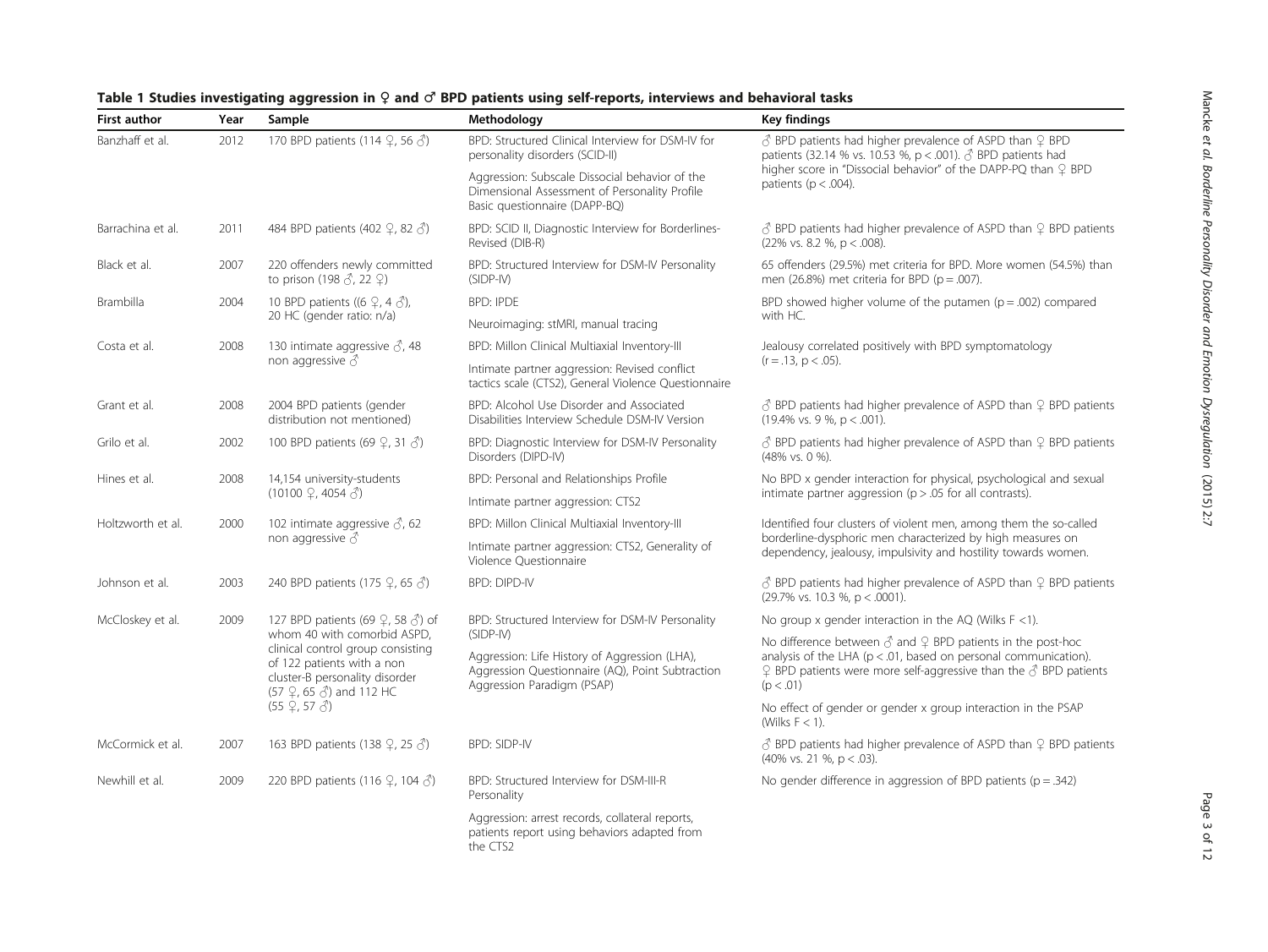#### Table 1 Studies investigating aggression in  $\Omega$  and  $\sigma$  BPD patients using self-reports, interviews and behavioral tasks (Continued)

| Prehn et al.         | 2013 | 15 & BPD-ASPD, 17 & HC                                                                                                                   | <b>BPD: IPDE</b>                                                                                                                                         | $\beta$ BPD-ASPD displayed increased amygdala activity exclusively in<br>response to high, but not neutral and low emotional stimuli when<br>compared to $\partial^2$ HC.                                          |
|----------------------|------|------------------------------------------------------------------------------------------------------------------------------------------|----------------------------------------------------------------------------------------------------------------------------------------------------------|--------------------------------------------------------------------------------------------------------------------------------------------------------------------------------------------------------------------|
|                      |      |                                                                                                                                          | Neuroimaging: fMRI during presentation of<br>emotional & neutral pictures                                                                                |                                                                                                                                                                                                                    |
| Ross et al.          | 2009 | 124 intimate aggressive $\delta$<br>(7 BPD patients, 16 BPD-ASPD, 18<br>ASPD patients and 83 subjects<br>without a personality disorder) | <b>BPD: SCID-II</b>                                                                                                                                      | $\beta$ BPD-ASPD were more likely than ASPD-patients ( $p < .01$ ) and<br>subjects without a personality disorder ( $p < .01$ ) to react aggressively<br>upon women's displays of stress.                          |
|                      |      |                                                                                                                                          | Intimate partner aggression: CTS2                                                                                                                        |                                                                                                                                                                                                                    |
| Scott et al.         | 2014 | 75 psychiatric outpatients and 75<br>community residents (98 $\mathcal{Q}$ , 52 $\mathcal{Z}$ )                                          | BPD: dimensional score using a Diagnostic and<br>Statistical Manual of Mental Disorders checklist and<br>the Structured Interview for DSM-IV Personality | Gender did not influence the prediction of BPD on aggression.                                                                                                                                                      |
|                      |      |                                                                                                                                          | Aggression: Revised Conflict Tactics Scale                                                                                                               |                                                                                                                                                                                                                    |
| Silberschmidt et al. | 2015 | 770 BPD (559 \, 211 3)                                                                                                                   | <b>BPD: DIPD-IV</b>                                                                                                                                      | No gender difference in aggression of BPD patients ( $p = .193$ ). $\circledcirc$ BPD<br>patients showed enhanced hostility than the $\beta$ BPD (p = .011).                                                       |
|                      |      |                                                                                                                                          | Aggression: OAS-M                                                                                                                                        |                                                                                                                                                                                                                    |
|                      |      |                                                                                                                                          | Hostility: The Symptom Checklist 90 Revised                                                                                                              |                                                                                                                                                                                                                    |
| Tadic et al.         | 2009 | 159 (110 $\mathcal{Q}$ , 49 $\mathcal{S}$ )                                                                                              | <b>BPD: SCID-II</b>                                                                                                                                      | $\beta$ BPD patients had higher prevalence of ASPD and higher prevalence<br>of the criterion intensive anger (73.5% vs 49.1%, $p < .001$ ) than $\Omega$<br>BPD patients (57.1% vs. 25.51%, p < .001).             |
| Weinstein et al.     | 2012 | 847 late middle-age (55-64)<br>adults (347 $\mathcal{Q}$ , 500 $\mathcal{Z}$ ) from a<br>community sample                                | BPD: SIDP-IV, Multi-Source Assessment of Personality<br>Pathology (MAPP) fulfilled by the participant and an<br>informant                                | In $\mathcal{Q}$ , but not $\delta$ , subjects intimate partner aggression was related to<br>BPD traits (regression-coefficients: 37.5 for the SIDP-IV, 10.2 for the<br>self-MAPP and 8.9 for the informant-MAPP). |
|                      |      |                                                                                                                                          | Intimate partner aggression: CTS2                                                                                                                        |                                                                                                                                                                                                                    |
| Zanarini et al.      | 1998 | 379 BPD patients (296 ♀, 83 3)                                                                                                           | BPD: Diagnostic Interview for DSM-III-R Personality<br>Disorders, DIB-R                                                                                  | $\beta$ BPD patients had higher prevalence of ASPD than $\mathcal Q$ BPD patients<br>$(48\% \text{ vs. } 16\% \text{, p} < .00001).$                                                                               |
| Zlotnick et al.      | 2003 | 149 BPD patients (104 $\mathcal{Q}$ , 45 $\mathcal{S}$ )                                                                                 | <b>BPD: SIDP-IV</b>                                                                                                                                      | $\beta$ BPD patients had higher prevalence of ASPD than $\Omega$ BPD patients<br>$(38.6\% \text{ vs. } 11.4 \% \text{, } p < .001).$                                                                               |

The studies are listed in alphabetical order based on the author's first name.

Abbreviations: AQ: Aggression Questionnaire, BG-LHA: Brown-Goodwin Lifetime History of aggression, BDHI: Buss-Durkee Hostility Inventory, DIB-R: Diagnostic Interview for Borderlines- Revised, CTS2: Revised conflict tactics scale, DAPP-BQ: Dimensional Assessment of Personality Profile Basic questionnaire, IPDE: International Personality Disorders Examination, LHA: Life History of Aggression, MAPP: Multi-Source Assessment of Personality Pathology, m SCID-II: Structured Clinical Interview for DSM-IV Axis II Personality Disorders, OAS-M: modified Overt Aggression Scale SIDP-IV: Structured Interview for DSM-IV Personality.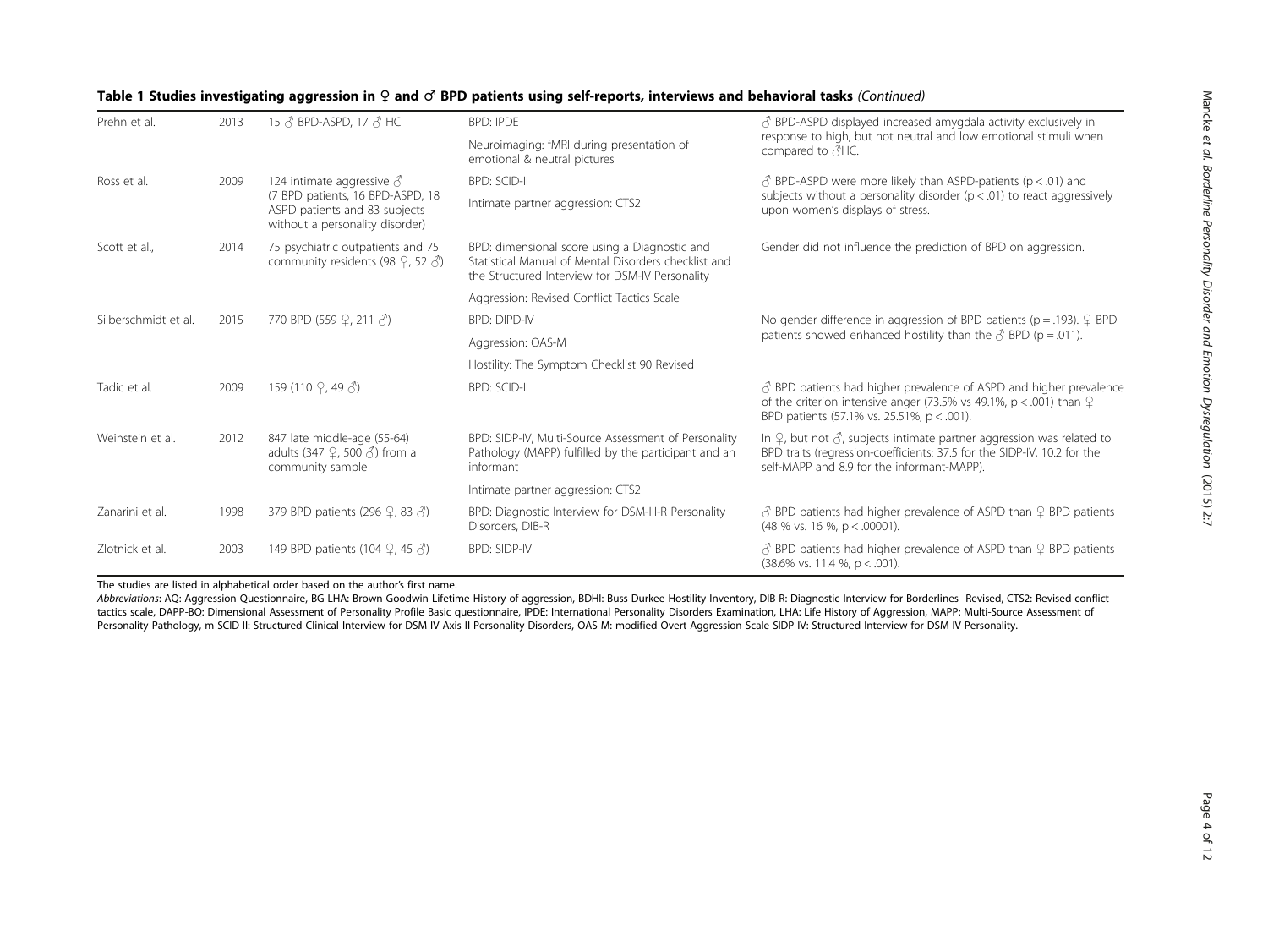behavior examined: It consisted mostly of verbal aggression, e.g., shouting at the partner, and this form of aggression has previously been shown to be associated with a reduced gender difference in the male direction in the general population [\[15](#page-10-0)].

Although self-aggressive behavior has often been considered as distinct from aggression directed towards other individuals, aggression measurements, such as the Life History of Aggression interview, frequently include subscales for self-aggressive behavior. Female BPD patients have been found to report more self-aggressive acts than their male counterparts in the Life History of Aggression interview [4, personal communication]. Similar to the female-only association between BPD traits and verbal aggression reported above, this finding marks the importance of considering the specific characteristics of the studied behavior when evaluating gender differences in aggression.

Several studies using semi-structured interviews investigated whether male and female BPD patients differ in the prevalence of comorbid disorders that predispose them to aggression, such as ASPD. Male BPD patients were more frequently found to meet the diagnostic criteria of ASPD than female patients, irrespective of whether symptomatology was assessed dimensionally [[36](#page-10-0)] or categorically [\[37-44\]](#page-10-0). On the level of DSM-IV criteria, one study [[40](#page-10-0)] found that male compared to female BPD patients more often fulfilled the criterion of intensive anger, while this was not found in another study [[39](#page-10-0)].

Studies have repeatedly found more aggressive responses on the PSAP in patients with BPD compared to healthy individuals [\[6](#page-9-0)[,29,45](#page-10-0)]. However, male and female BPD patients did not differ in their aggressive responses [[6,](#page-9-0)[29\]](#page-10-0). Instead, a gender difference was found in what is considered to be the "monetary-reinforced response" (for details, see above): Male controls chose this response more often, thereby garnering more points at the end of the task, than the male BPD patients. The opposite pattern was observed for the women: Female BPD patients chose the "monetary-reinforced response" more frequently than female controls, which – although counterintuitive – suggests enhanced behavioral control of female BPD patients compared to female controls. However, both studies using the PSAP did not report any gender effect in healthy controls; this result has to be interpreted in the context of the type of provocation used by the PSAP. It uses interpersonal frustration, which has been associated with a smaller gender difference in aggression in healthy samples [[46](#page-10-0)].

Taken together, results from self-report and interviewbased measurements and behavioral tasks in BPD patients show a different pattern than in the general population. In the general population, men have been found to engage in more aggression than women, whereas in BPD, most

studies did not find such a gender difference in aggression. Findings reporting more verbal aggression in female subjects scoring high on BPD traits than their male counterparts emphasize the importance of differentiating between specific forms of aggression. Male BPD patients have been consistently found to show higher percentages of aggression-predisposing disorders such as ASPD. Research on intimate partner aggression has concentrated on male-to-female aggression and indicates a predisposing effect of BPD on intimate partner aggression, which might stem from different mate retention tactics. However, as the number of studies is limited, and as results are often confounded by comorbidity and grouping together of different forms of aggression, further research is urgently needed.

## Neurobiology

Aggressive behavior is understood to result from biological as well as environmental vulnerabilities (see, e.g., [[47\]](#page-10-0) for a review). Environmental risk factors are numerous and include maltreatment, smoking during pregnancy, divorce, peer deviance, parental psychopathology, social disadvantage, and coercive discipline [[48](#page-10-0)]. The latter is thought to establish reinforcement contingencies that shape and maintain deviant and aggressive behaviors [\[49,50](#page-10-0)]. Theories on the biological underpinnings of aggression in BPD propose a brain circuitry implicating predominantly prefrontal and limbic structures. More specifically, a model has been proposed in which prefrontal regions, especially the orbital frontal cortex and the anterior cingulate cortex, fail to control enhanced reactivity of limbic regions such as the amygdala [see, e.g., 43, for a review]. The insufficiency of prefrontal regions in regulating limbic hyperactivity has been consistently related to deficiency of the prefrontal serotonergic system [[52](#page-10-0)]. This prefrontal-limbic imbalance was shown to be associated with BPD patients' propensity to perceive emotionally challenging stimuli as provocative and threatening, and thus favoring anger and ultimately aggressive behavior [\[51,53](#page-10-0)]. Brain areas additionally modulating the aggressive response include hippocampal [[54](#page-10-0)] and hypothalamic structures [\[54,55](#page-10-0)].

The interaction between environmental and biological factors is rather synergistic than additive (see, e. g., [[56](#page-10-0)] for a review). For instance, in the landmark paper of Caspi et al. [[57\]](#page-10-0), the vulnerable genotype alone explained less than 1 % of the variance in antisocial behaviors, including aggression. However, in combination with maltreatment its fraction of explained variance rose to 65 %. The moderation of gene x environment interactions by gender may therefore be a highly interesting topic for future research.

In the following paragraph, we will evaluate gender differences in the neurobiological systems underlying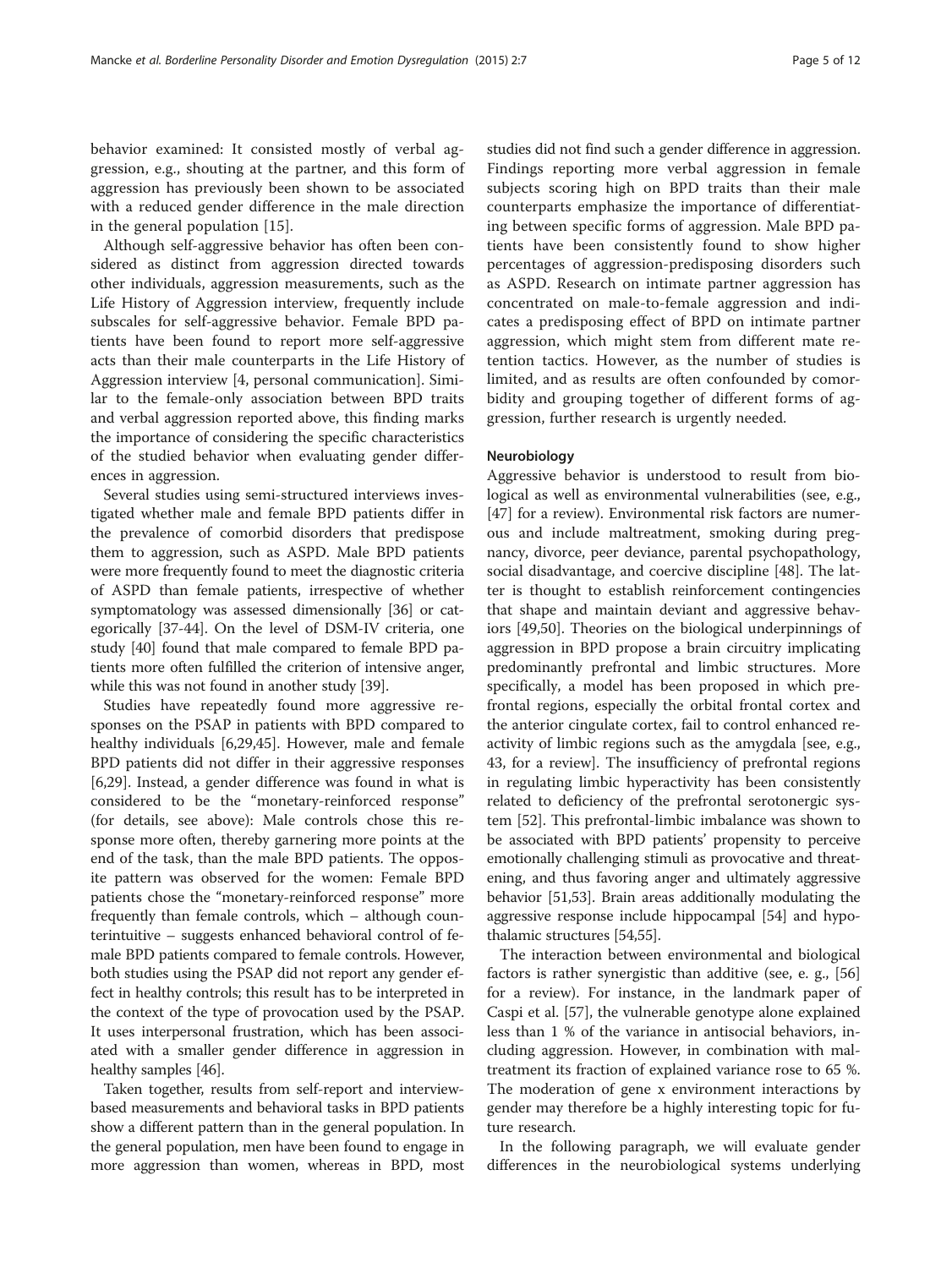BPD patients' aggression. Table [2](#page-6-0) provides a detailed description of the cited studies, including sample characteristics, methodology, and key findings.

BPD patients were found to show gender differences in brain volume: When compared to gender-matched healthy controls, female but not male patients displayed reduced gray matter volumes in the amygdala and hippocampus, while male but not female BPD patients showed reduced volume in the anterior cingulate cortex as well as increased volume in the right putamen [[27](#page-10-0)]. This study did not, however, report a comparison between men and women with BPD. Other mixed-gender studies that included a notably large number of male BPD patients – but which did not perform direct gender comparisons – also reported reduced volume in the anterior cingulate cortex [50 with 54 % male BPD patients, 51 with 58 % male BPD patients] and increased volume in the putamen [52 with 40 % male BPD patients], which provides tentative support for the male-only findings in the study by Soloff et al. [[27](#page-10-0)].

Studies investigating only male BPD patients compared to healthy men revealed volume reductions in the orbital frontal cortex and the ventromedial prefrontal cortex [[61\]](#page-10-0) as well as in the superior, medial and middle frontal gyrus [\[62\]](#page-10-0). Again, comorbidities need to be considered here: 58.3% of the male BPD patients but only 9.1% of the female BPD patients in the study by Soloff et al. [\[27](#page-10-0)], and all the participants in the work by Bertsch et al. [\[61\]](#page-10-0), were diagnosed with ASPD, which limits the ability to interpret BPD-specific effects.

Recently, it was found that while performing the PSAP, male BPD patients with comorbid intermittent explosive disorder had a significantly lower glucose metabolism rate in the striatum (a subcortical brain structure consisting of the caudate nucleus and the putamen) than female patients [[63](#page-10-0)]. No difference was found between female patients and healthy women. Notably, to date, this is one of the few neuroimaging studies to have allowed the direct comparison of male with female BPD patients. The striatum is closely connected with prefrontal areas [[64](#page-11-0)] and one of its suggested roles is to recognize the situational context the organism is in [[65,66\]](#page-11-0). Reduced striatal activity in male BPD patients could therefore be associated with inadequate evaluation of the situational context, which may impair inhibitory processes of prefrontal areas and might ultimately facilitate aggressive behavior. This functional neuroimaging finding shown only in male BPD patients parallels the above-mentioned structural neuroimaging alteration of the putamen. Future studies could pursue the highly interesting question of whether striatal brain structures may be a primary correlate of gender differences in aggression of BPD patients.

Interestingly, in a previous analysis of the same data by Perez-Rodriguez and colleagues [\[63](#page-10-0)], no gender differences in brain metabolism were found in prefrontal and amygdala areas while participants were performing the PSAP [[29\]](#page-10-0). This is of interest since a positron emission tomography study by Soloff et al. [[67](#page-11-0)] reported prefrontal hypometabolism during baseline condition for female but not male BPD patients when a gendermatched analysis was performed.

Functional neuroimaging studies that analyzed only male BPD patients with comorbid ASPD found increased amygdala activity exclusively in response to high, but not to neutral and low emotionally salient stimuli [[68\]](#page-11-0). This is in contrast to female BPD patients, who also displayed enhanced amygdala reactivity to neutral stimuli compared to healthy women [[69\]](#page-11-0). Both Prehn et al. [[68\]](#page-11-0) and Niedtfeld et al. [[69](#page-11-0)] used stimulation material from the International Affective Picture System [\[70](#page-11-0)]. However, comparability between the two studies is limited, as Prehn et al. [[68](#page-11-0)] presented the pictures as taskirrelevant background distractors in a working memory task, while the pictures were task-relevant and therefore in the participants' attentional focus in the study by Niedtfeld et al. [[69](#page-11-0)]. Nevertheless, these results raise the question of different amygdala activity in male versus female BPD patients, which is of particular interest since gender-specific functional [\[71\]](#page-11-0) and structural [\[72](#page-11-0)] differences in the amygdala have been reported in healthy samples.

Neurochemically, the central serotonin system seems to differ substantially between male and female BPD patients. Using d-fenfluramine or m-Chlorophenylpiperazine to test the responsivity of the serotonin system, compared to gender-matched healthy volunteers, only male but not female BPD patients showed a diminished serotonergic response in most [\[26](#page-10-0)[,73,74\]](#page-11-0) but not all [[75](#page-11-0)] studies. Correlational analyses further showed that only the male patients demonstrated an inverse relationship between measures of aggression (the Buss-Durkee Hostility Inventory) and serotonin responsivity [\[26\]](#page-10-0). Additional positron emission tomography in response to d-fenfluramine revealed that male but not female BPD patients displayed decreased glucose uptake relative to gender-matched controls, which was mainly located in the temporal lobe [[67](#page-11-0)]. However, the ability to draw inferences from this study is limited, as it included more than twice as many female as male BPD patients.

Interestingly, a recent study found increased serotonin-2A receptor binding in female BPD patients compared to gender-matched controls and male BPD patients [[28](#page-10-0)], which implies diminished serotonergic agonism of the female patients. Furthermore, binding potentials predicted aggression only in the female patients.

Serotonergic x environment interactions may additionally be moderated by gender. For instance, the association between the short allele of the serotonin transporter gene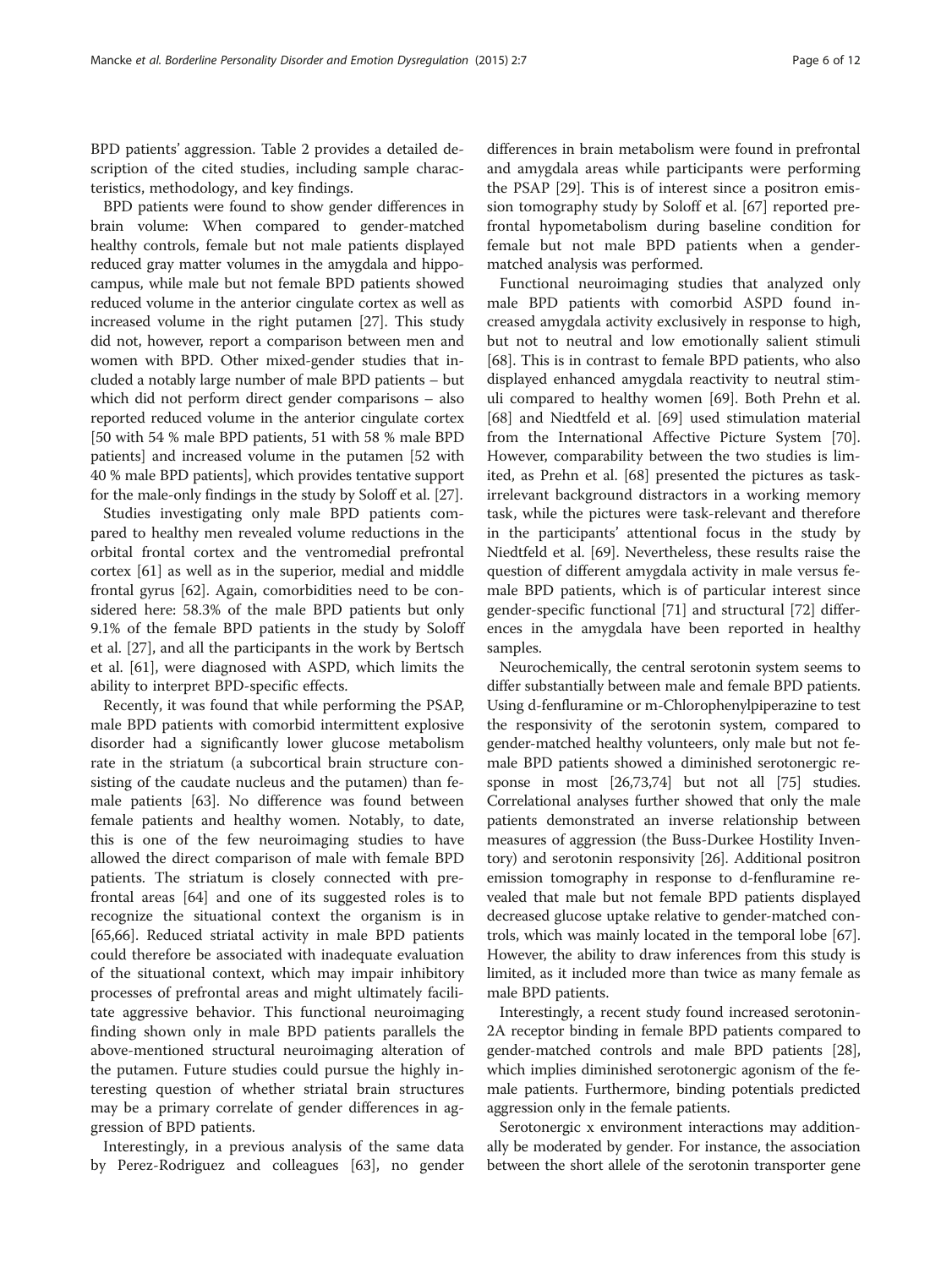| <b>First Author</b>            | Year  | Sample                                                                                                             | Methodology                                                                                       | <b>Key findings</b>                                                                                                                                                                                                                                                                                                                                                        |
|--------------------------------|-------|--------------------------------------------------------------------------------------------------------------------|---------------------------------------------------------------------------------------------------|----------------------------------------------------------------------------------------------------------------------------------------------------------------------------------------------------------------------------------------------------------------------------------------------------------------------------------------------------------------------------|
| Bertsch et al.                 | 2013  | 39 $\delta$ BPD patients with comorbid<br>ASPD (BPD-ASPD), 14 HC                                                   | BPD: International Personaliy Disorder<br>Examination (IPDE)                                      | ♂ BPD-ASPD patients displayed volume reduction in the left frontal pole, left orbital<br>frontal cortex and right ventromedial prefrontal cortex compared to $\partial$ HC<br>(all $p < .05$ , ROI-analysis).                                                                                                                                                              |
|                                |       |                                                                                                                    | Neuroimaging: strucutural magnetic<br>resonance imaging (stMRI), voxel based<br>morphometry (VBM) |                                                                                                                                                                                                                                                                                                                                                                            |
| <b>Brambilla</b>               | 2004  | 10 BPD patients ((6 ♀, 4 ♂), 20 HC<br>(gender ratio: n/a)                                                          | <b>BPD: IPDE</b>                                                                                  | BPD showed higher volume of the putamen ( $p = .002$ ) compared with HC.                                                                                                                                                                                                                                                                                                   |
|                                |       |                                                                                                                    | Neuroimaging: stMRI, manual tracing                                                               |                                                                                                                                                                                                                                                                                                                                                                            |
| Coccaro et al.                 | 2007  | 31 $\delta$ personality-disorders subjects,<br>including 4 BPD patients                                            | <b>BPD: SCID-II</b>                                                                               | Testosterone CSF concentration of $\delta$ personality disordered patients, including BPD,                                                                                                                                                                                                                                                                                 |
|                                |       |                                                                                                                    | Aggression: Life History of Aggression<br>(LHA), criteria for Intermittend Explosive<br>Disorder  | is not correlated with aggression ( $p = .34$ ).                                                                                                                                                                                                                                                                                                                           |
|                                |       |                                                                                                                    | Neurochemistry: Cerebrospinal fluid (CSF)<br>concentration of testosterone                        |                                                                                                                                                                                                                                                                                                                                                                            |
| Coccaro et al.                 | 1998  | 26 personality-disordered subjects,<br>including 7 BPD patients<br>$(8 \, \textcircled{2}, 18 \, \textcircled{3})$ | BPD: According to DSM-IV criteria                                                                 | In the personality-disordered patients, including BPD, vasopressin CSF concentration                                                                                                                                                                                                                                                                                       |
|                                |       |                                                                                                                    | Aggression: LHA                                                                                   | was positively correlated with aggression ( $r = .41$ , $p = .04$ ), which was stronger in $\sqrt{3}$<br>$(r = .65)$ than in $\Omega$ subjects $(r = .27)$ .                                                                                                                                                                                                               |
|                                |       |                                                                                                                    | Neurochemistry: CSF concentration of<br>vasopressin                                               |                                                                                                                                                                                                                                                                                                                                                                            |
| Hazlett et al.,                | 2005  | 50 BPD patients (23 ♀, 27 3), 50 HC<br>$(20 \, \Omega, 30 \, \text{J})$                                            | BPD: Structured Interview for DSM-III-R<br>Personality                                            | BPD showed reduced gray matter and more white matter volume in BA 24 and 31<br>of the cinqulate compared with HC (all $p < .01$ , ROI analysis).                                                                                                                                                                                                                           |
|                                |       |                                                                                                                    | Neuroimaging: stMRI, manual<br>tracing                                                            |                                                                                                                                                                                                                                                                                                                                                                            |
| Hollander et al.               | 1994  | 12 BPD patients (8 $\downarrow$ , 4 $\uparrow$ ), 15 HC<br>$(3 \, 9, 12 \, 3)$                                     | <b>BPD: SCID-II</b>                                                                               | Diminished serotonergic responsivity in $\beta$ , but not $\varphi$ BPD patients compared to                                                                                                                                                                                                                                                                               |
|                                |       |                                                                                                                    | Neurochemistry: Serotonergic<br>responsivity via m-chlorophenylpiperazine<br>$(m$ -CPP $)$        | gender-matched HC ( $p = .010$ )                                                                                                                                                                                                                                                                                                                                           |
| Martial et al.                 | 1997  | $5 \nsubseteq$ BPD patients                                                                                        | BPD: DIB-R                                                                                        | No diminished serotonergic responsivity of $\mathcal{Q}$ BPD patients.                                                                                                                                                                                                                                                                                                     |
|                                |       |                                                                                                                    | Neurochemistry: Serotonergic responsivity<br>via d-fenfluramine (FEN)                             |                                                                                                                                                                                                                                                                                                                                                                            |
| Minzenberg                     | 2008  | 12 BPD-patients (5 <sup>2</sup> , 7 3 <sup>2</sup> ), 12 HC<br>$(6 \nvert 2, 6 \nvert \mathcal{S})$                | BPD: Structured Interview for DSM-IV<br>Personality                                               | BPD had reduced gray matter volume in the anterior cingulate (BA 24/32)<br>compared to HC ( $p < .003-007$ , ROI analysis).                                                                                                                                                                                                                                                |
|                                |       |                                                                                                                    | Neuroimaging: stMRI, VBM                                                                          |                                                                                                                                                                                                                                                                                                                                                                            |
| New/Perez-<br>Rodriguez et al. | 2009/ | 38 BPD with comorbid intermittent-<br>explosive-disorder (16 $\varphi$ , 22 $\vartheta$ ),<br>36 HC (18 ♀, 18 3)   | <b>BPD: SCID-II</b>                                                                               | No group x gender interaction in the OAS-M, BDHI and the AQ. $\circ$ BPD patients<br>chose the "right" answer in the PSAP more often than $\mathcal{Q}$ HC. $\mathcal{J}$ BPD patients chose<br>the "right" answer in the PSAP less frequently than $\delta$ HC (p < 0.005). $\delta$ BPD<br>displayed reduced glucose metabolism rate in the striatum when performing the |
|                                | 2012  |                                                                                                                    | Aggression: modified Overt Aggression<br>Scale (OAS-M),                                           |                                                                                                                                                                                                                                                                                                                                                                            |
|                                |       |                                                                                                                    | Buss-Durkee Hostility Inventory (BDHI),<br>AQ, PSAP                                               | PSAP compared to $\frac{1}{2}$ BPD and HC of both gender (p < .01). No gender differences<br>in prefrontal and amygdala regions.                                                                                                                                                                                                                                           |
|                                |       |                                                                                                                    | Neuroimaging: PET while performing<br><b>PSAP</b>                                                 |                                                                                                                                                                                                                                                                                                                                                                            |

# <span id="page-6-0"></span>Table 2 Studies investigating aggression in  $\Omega$  and/or  $\sigma$  BPD patients using neurobiological methods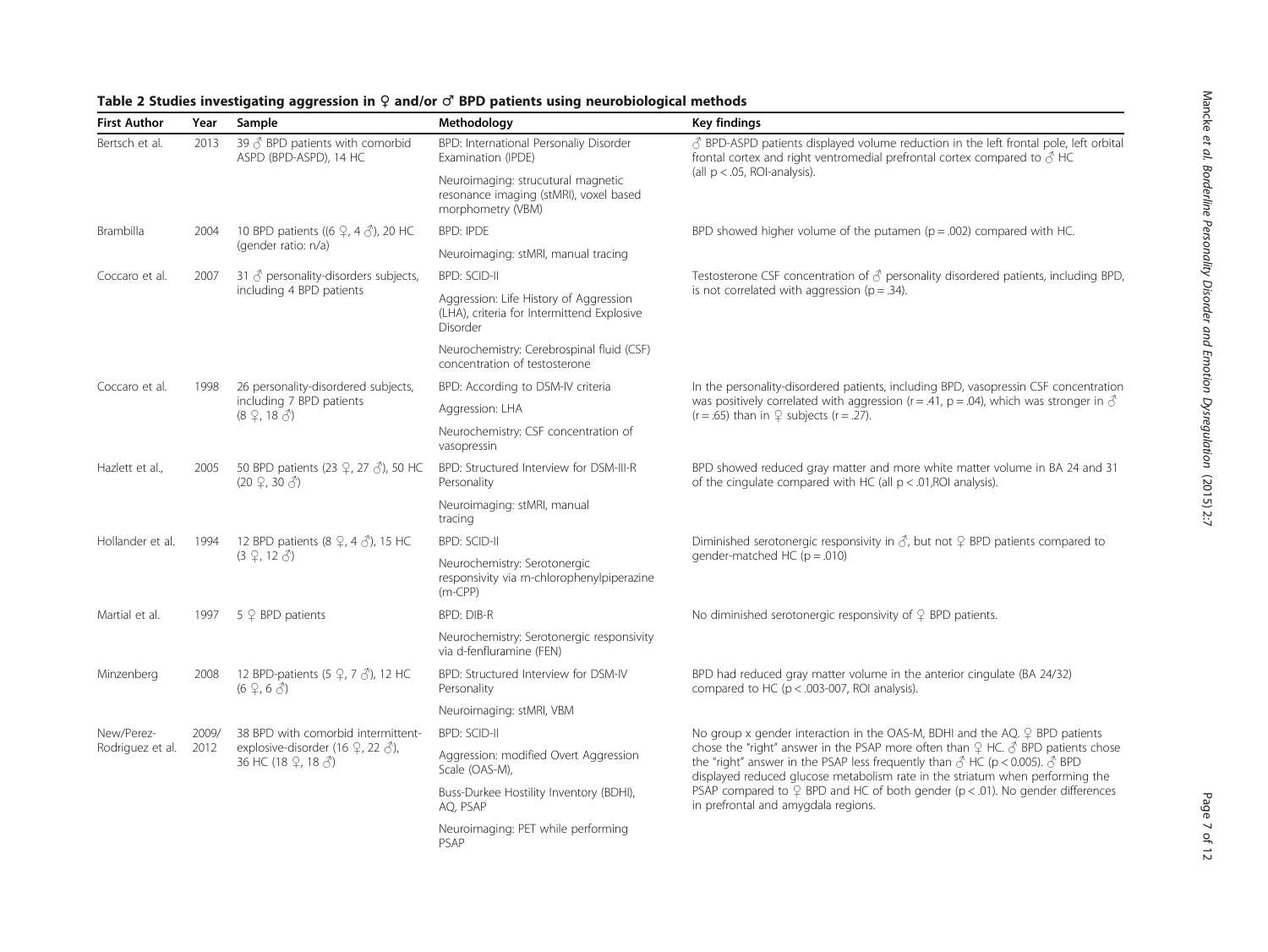#### Table 2 Studies investigating aggression in ♀ and/or ♂ BPD patients using neurobiological methods (Continued)

| Niedtfeld et al.      | 2010 | 23 $\circ$ BPD patients, 26 $\circ$ HC                                                                                                 | BPD: International Personality Disorders<br>Examination (IPDE)                                               | $\Omega$ BPD patients displayed increased amygdala reactivity in response to neutral and<br>negative emotional stimuli when compared to $\mathcal Q$ HC.                                                                                                                                                                                                                                                                                                                                                                                                            |
|-----------------------|------|----------------------------------------------------------------------------------------------------------------------------------------|--------------------------------------------------------------------------------------------------------------|---------------------------------------------------------------------------------------------------------------------------------------------------------------------------------------------------------------------------------------------------------------------------------------------------------------------------------------------------------------------------------------------------------------------------------------------------------------------------------------------------------------------------------------------------------------------|
|                       |      |                                                                                                                                        | Neuroimaging: functional magnetic resonance<br>(fMRI) during presentation of emotional &<br>neutral pictures |                                                                                                                                                                                                                                                                                                                                                                                                                                                                                                                                                                     |
| Prehn et al.          | 2013 | 15 & BPD-ASPD, 17 & HC                                                                                                                 | <b>BPD: IPDE</b>                                                                                             | $\beta$ BPD-ASPD displayed increased amygdala activity exclusively in response to high,<br>but not neutral and low emotional stimuli when compared to $\beta$ HC.                                                                                                                                                                                                                                                                                                                                                                                                   |
|                       |      |                                                                                                                                        | Neuroimaging: fMRI during presentation of<br>emotional & neutral pictures                                    |                                                                                                                                                                                                                                                                                                                                                                                                                                                                                                                                                                     |
| Rinne et al.          | 2000 | 12 Q BPD patients, 9 Q HC                                                                                                              | BPD: Structured Interview for DSM III-R<br>Personality                                                       | $\varphi$ BPD patients displayed diminished serotonergic responsivity than $\varphi$ HC (p < .05).                                                                                                                                                                                                                                                                                                                                                                                                                                                                  |
|                       |      |                                                                                                                                        | Disorders                                                                                                    |                                                                                                                                                                                                                                                                                                                                                                                                                                                                                                                                                                     |
|                       |      |                                                                                                                                        | Neurochemistry: Serotonergic responsivity<br>via m-CPP                                                       |                                                                                                                                                                                                                                                                                                                                                                                                                                                                                                                                                                     |
| Soloff et al.<br>2003 |      | 64 BPD patients (44 ♀, 20 ♂), 57<br>HC (21 $\mathcal{Q}$ , 36 $\mathcal{Z}$ )                                                          | <b>BPD: IPDE</b>                                                                                             | $\beta$ BPD patients showed higher scores in the BDHI (p = 0.03) and the BG-LHA                                                                                                                                                                                                                                                                                                                                                                                                                                                                                     |
|                       |      |                                                                                                                                        | Aggression: BDHI, Brown-Goodwin Lifetime<br>History of aggression (BG-LHA)                                   | (p = .002) than the $\varphi$ BPD patients. $\varphi$ , but not $\varphi$ , BPD patients, had significantly<br>lower delta-prl ( $p < .02$ ), peak-prl ( $p < .001$ ) and AUC-prl ( $p < .003$ ) compared to<br>gender-matched HC. In $\delta$ , but not $\Omega$ , BPD patients serotonergic responsivity was<br>inversely correlated with scores of the LHA ( $p < .05$ )                                                                                                                                                                                         |
|                       |      |                                                                                                                                        | Neurochemistry: Serotonergic responsivity<br>via FEN                                                         |                                                                                                                                                                                                                                                                                                                                                                                                                                                                                                                                                                     |
| Soloff et al.<br>2005 |      | 22 BPD patients (15 ♀, 7 ♂), 24<br>HC (14 $\mathcal{Q}$ , 10 $\mathcal{S}$ )                                                           | BPD: IPDE, DIB-R                                                                                             | $\mathcal{Q}$ , but not $\mathcal{S}$ , BPD patients displayed reduced glucose metabolism rate in the                                                                                                                                                                                                                                                                                                                                                                                                                                                               |
|                       |      |                                                                                                                                        | Aggression: BG-LHA                                                                                           | prefrontal cortex during baseline condition compared to gender-matched HC<br>(p < .05). When tested for serotonergic responsivity $\beta$ BPD patients, but not $\mathcal{Q}$                                                                                                                                                                                                                                                                                                                                                                                       |
|                       |      | Neurochemistry: serotonergic responsivity<br>via FEN Neuroimaging: PET during baseline<br>and serotonergic responsivity condition      | BPD patients, showed decreased glucose metabolization in the lt. temporal and<br>frontal lobe ( $p < .05$ )  |                                                                                                                                                                                                                                                                                                                                                                                                                                                                                                                                                                     |
| Soloff et al.         | 2008 | 34 BPD patients (22 <sup>2</sup> , 12 3);<br>among them $2 \nsubseteq$ BPD-ASPD and<br>seven & BPD-ASPD, 30 HC<br>$(19 \; 2, 11 \; 3)$ | <b>BPD: IPDE</b>                                                                                             | $\circ$ BPD patients had higher scores in the BG-LHA than $\circ$ BPD patients (p = .03).<br>$\mathcal{Q}$ , but not $\mathcal{J}$ , BPD patients showed a gray volume reduction the amygdala,<br>hippocampus bilaterally compared to gender-matched HC (all $p_{\text{fwe}} < .05$ ). $\delta$ , but<br>not $\mathcal{Q}$ , BPD patients showed a gray matter volume reduction in the anterior<br>cingulate cortex ( $p_{cluster} = .001$ ) and a gray matter volume increase in the right<br>putamen ( $p_{cluster} = .024$ ) when compared to gender-matched HC. |
|                       |      |                                                                                                                                        | Aggression: BG-LHA                                                                                           |                                                                                                                                                                                                                                                                                                                                                                                                                                                                                                                                                                     |
|                       |      |                                                                                                                                        | Neuroimaging: stMRI, VBM                                                                                     |                                                                                                                                                                                                                                                                                                                                                                                                                                                                                                                                                                     |
| Völlm et al.          | 2009 | 7 $\beta$ BPD patients, 6 $\beta$ HC                                                                                                   | <b>BPD: SCID-II</b>                                                                                          | $\beta$ BPD patients showed gray matter volume reduction in the medial, middle and                                                                                                                                                                                                                                                                                                                                                                                                                                                                                  |
|                       |      |                                                                                                                                        | Neuroimaging: stMRI, VBM                                                                                     | superior frontal gyrus, bilaterally, and the left orbitofrontal cortex and right anterior<br>cinqulate cortex compared to $\beta$ HC (all at least $p_{\text{uncorr}} < .001$ ).                                                                                                                                                                                                                                                                                                                                                                                    |

The studies are listed in alphabetical order based on the author's first name.

Abbreviations:: BG-LHA: Brown-Goodwin Lifetime History of aggression, BPD-ASPD: BPD patients with comorbid ASPD, BDHI: Buss-Durkee Hostility Inventory, CSF: cerebrospinal fluid, DIB-R: Diagnostic Interview for Borderlines- Revised, International Personality Disorders Examination, fMRI: functional magnetic resonance imaging, LHA: Life History of Aggression,, m-CPP: m-chlorophenylpiperazine, PSAP: Point Subtraction Aggression Paradigm SCID-II: Structured Clinical Interview for DSM-IV Axis II Personality Disorders, OAS-M: modified Overt Aggression Scale SIDP-IV: Structured Interview for DSM-IV Personality, stMRI: structural magentic resonance imaging, PET: positron emission tomography, ROI: region of interest, VBM: voxel based morphometry.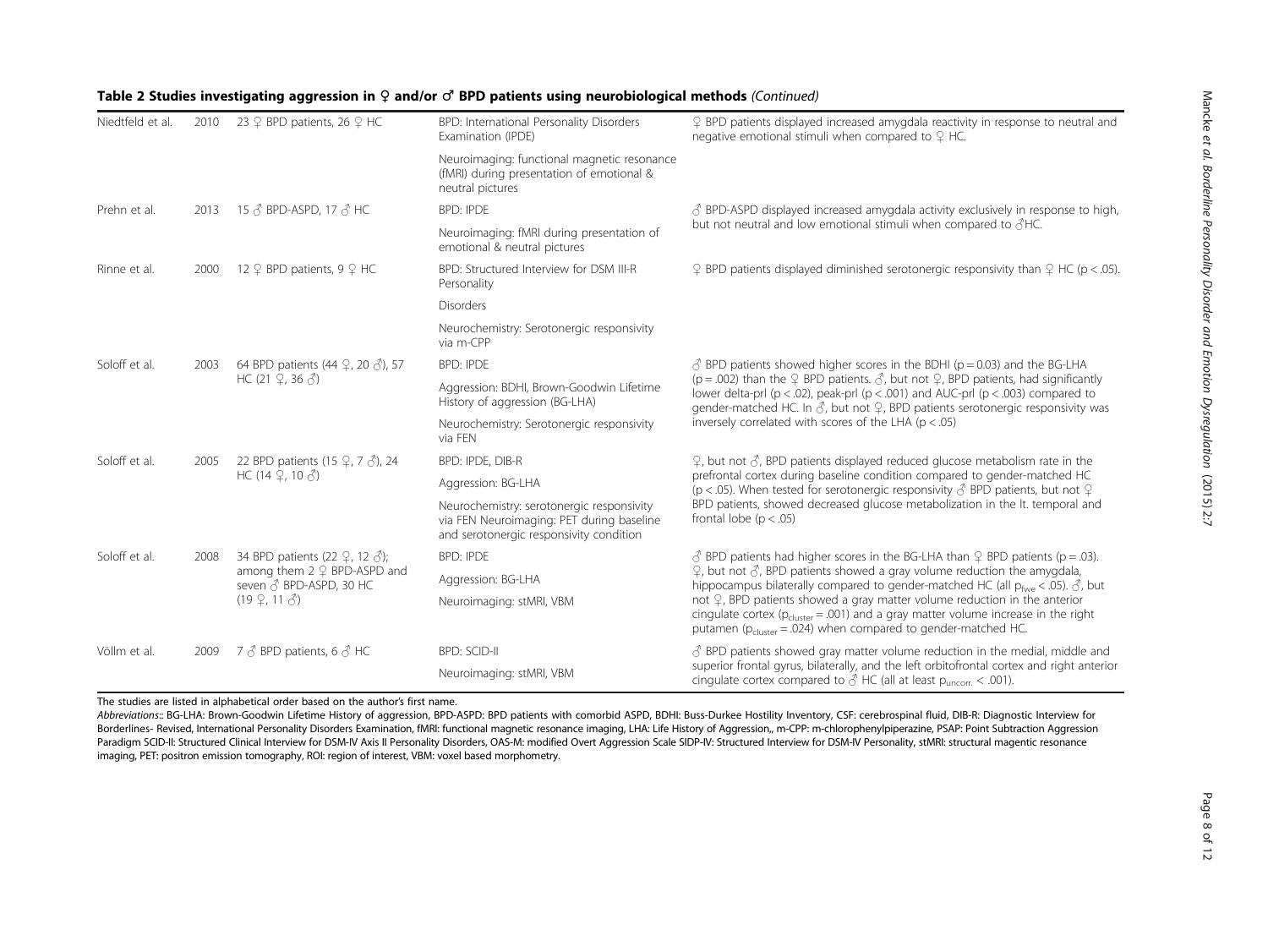and laboratory measured aggression was more prominent in men than in women [[76](#page-11-0)]. Contrary to this, serotonergic vulnerabilities may primarily lead to self-injurious behavior in women as shown by Crowell and coworkers [[77](#page-11-0)]. These authors investigated the effect of peripheral serotonin and mother-daughter conflict on self-injurious behavior. Taken by themselves, peripheral serotonin and conflict had only limited effect, whereas their interaction explained 64% of the variance in self-injurious behavior [[77](#page-11-0)]. These results – though not performed with BPD patients – illustrate the complexity of the interplay between the serotonergic system, gender and aggression.

Other neurochemical systems might additionally play a role in the differential regulation of aggression between male and female BPD patients. In a sample of personalitydisordered subjects, including BPD patients, a positive correlation was found between the concentration of vasopressin in the cerebrospinal fluid and aggression, which was stronger in male than in female subjects [[78](#page-11-0)]. Again, due to the small number of BPD patients in this study, interpretability is limited.

In the general population, a weak positive association between concentrations of testosterone in different body fluids (mostly blood or saliva) and antisocial, dominant, or competitive behaviors has been suggested [[79\]](#page-11-0). Testosterone was also found to modulate aggressive behavior, although the direction of the association is less clear [[80,81\]](#page-11-0). In a sample of male patients with various personality disorders, including BPD patients, no association between cerebrospinal fluid concentrations of testosterone and aggression was found [[82\]](#page-11-0). Again, the small proportion of BPD patients in this study (4 out of 31) limits the ability to draw BPD-specific conclusions. In line with no effect of testosterone on aggression in BPD patients, one study with female BPD patients did not find an association between free serum testosterone levels and measures of aggression [[83\]](#page-11-0). Plasma concentrations of oxytocin were negatively associated with trait aggressiveness in a sample of female BPD patients [\[84](#page-11-0)]; so far, findings from male BPD patients in this respect are lacking.

In sum, results from neurobiological studies suggest a different pattern of alterations between male and female BPD patients. Male but not female BPD patients when compared to gender-matched healthy volunteers exhibited reduced gray matter volume of the anterior cingulate cortex, increased gray matter volume of the putamen, reduced striatal activity during an aggression task, and a more pronounced deficit in central serotonergic responsivity. Specific alterations found in female BPD patients are rare. The few findings that exist raise the question of whether dysfunctions in the amygdala are more pronounced in female than in male BPD patients.

#### Conclusions

This article addressed the question of gender differences in BPD patients' aggressive behavior. In the general population, men show enhanced aggression compared with women. By contrast, most results from self-reports, interviews, and behavioral tasks do not indicate any gender differences in the patients' aggressiveness. Taken together, these results suggest that BPD attenuates rather than aggravates the gender difference in aggression normally present in the general population.

This article also reviewed gender differences in the neurobiological underpinnings of BPD patients' aggression. Conclusions from these findings require a conceptual background: Aggression is a multi-faceted social behavior [[1,](#page-9-0)[85\]](#page-11-0), which can be regarded as a downstream dysfunctional behavior resulting from core symptoms of BPD [[31\]](#page-10-0). Recently, we proposed a model of aggression in BPD from the perspective of biobehavioral dimensions resp. mechanisms [[86\]](#page-11-0) suggesting impulsivity and affect dysregulation to be particularly important biobehavioral dimensions underlying aggressive behavior in BPD.

Within this framework, the findings reviewed above may point to a particular importance of the biobehavioral dimension of impulsivity for male BPD patients' aggressiveness. Most of the neurobiological alterations that have been reported in male but not in female BPD patients in comparison to gender-matched healthy volunteers, namely the volume loss of the anterior cingulate cortex [\[58](#page-10-0)[,87\]](#page-11-0), the reduced serotonergic responsivity [[88\]](#page-11-0) as well as the structural and functional abnormalities of striatal brain structures [\[89](#page-11-0)], have been related to reduced impulse control. Additionally, male compared to female BPD patients scored higher on impulsivity [[90](#page-11-0)] (cf. [\[91](#page-11-0)]) and explosive temperaments [\[92\]](#page-11-0). In line with this are findings from the general population, where the male-over-female preponderance in aggression has also been traced back to higher impulsivity [\[93](#page-11-0)] and/or reduced behavioral inhibition [[15\]](#page-10-0).

As mentioned above, specific alterations in female BPD patients are rare. Hypothesizing that dysfunctions of the amygdala might be more prominent in female than in male patients, one could speculate that affective dysregulation [\[94\]](#page-11-0) may play a specific role in female BPD patients' aggressiveness.

The following limitations should be noted. First, studies analyzing mixed-gender samples are scarce. To exclude a potential confounding influence of gender, the majority of the neurobiological mixed-gender studies reported here compared the patients with gender-matched healthy controls, e.g. male BPD patients with male controls. To our knowledge, only two neuroimaging studies [[28,63\]](#page-10-0) have directly compared male with female patients. Although the approach to compare BPD patients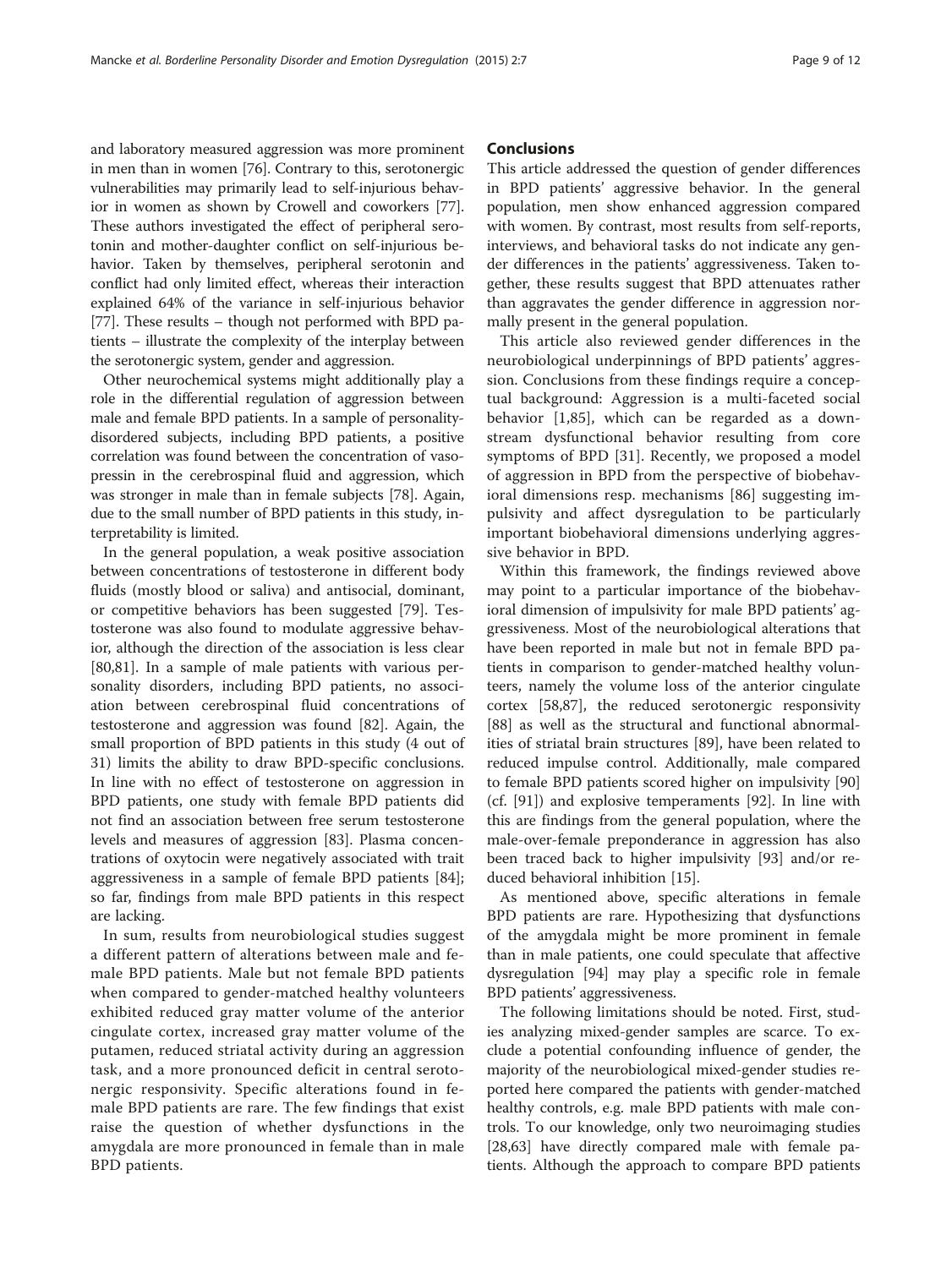<span id="page-9-0"></span>with controls of the same gender primarily seems reasonable to us, it does not enable an understanding to be gained of whether and how the BPD diagnosis interacts with gender. Future studies including sufficiently large gender-mixed samples, which in addition to gendermatched comparisons also compare male and female BPD patients, are therefore requested in order to investigate whether BPD psychopathology impinges differently upon women and men.

Comparing male directly with female BPD patients may also be of importance in terms of gender-specific treatments. For instance, psychopharmacological substances targeting the serotonin system may lead to different effects in male versus female BPD patients. However, the – at least to our knowledge – only study to date to have used the serotonin reuptake inhibitor fluoxetine to treat male and female patients with intermittent explosive disorder, and in part comorbid BPD, did not find a significant drug x gender interaction [[95\]](#page-11-0). Psychotherapeutic treatments might profit from different treatment foci, which consider gender-specific differences in mechanisms underlying aggression in BPD. For instance, male BPD patients may particularly benefit from interventions aiming to increase impulse control, as, e.g., implemented in the Dialectical Behavioral Therapy [\[96\]](#page-11-0).

Upcoming studies may also benefit from considering results of neurobiological gender differences found in precursor syndromes associated with aggression and BPD, such as conduct disorder and attention deficit hyperactivity disorder. Male patients with conduct disorder exhibited larger volumes of the anterior insula than their female counterparts [[97](#page-11-0)]. Men affected with attention deficit hyperactivity disorder demonstrated reduced activation during a working memory task in frontal, temporal, subcortical, occipital and cerebellar regions relative to healthy males, whereas affected and healthy females demonstrated equivalent activations [[98\]](#page-11-0). These findings underline the importance of investigating similar tasks in BPD patients.

Second, results in the general population emphasize the importance of considering different contributions to gender differences depending on the form of aggression under focus [\[14,15](#page-10-0)]. Understanding aggression as a complex and heterogeneous social behavior, and thoroughly differentiating between, e.g., verbal and physical forms of aggression could help to reduce inconsistencies.

Third, the potential confounding effect of comorbidities needs to be stressed. As pointed out throughout the article, male BPD patients frequently suffer from higher prevalence rates of aggression-predisposing disorders such as ASPD. Future studies should control this influence, e.g. by analyzing matched samples. The confounding influence of comorbidities also implies the use of a dimensional rather than a categorical approach to BPD psychopathology, as has been proposed by the alternative DSM-5 model of BPD [2] and recent research on BPD psychopathology [\[86](#page-11-0)].

#### Funding

This work was supported by two grants of the German Research Foundation to S. C. H. on borderline personality disorder (Clinical Research Foundation on Mechanisms of Disturbed Emotion Processing in Borderline Personality Disorder, [www.kfo256.de;](http://www.kfo256.de/) Schmahl et al., 2014: He  $2660/12-1$ ; He  $2660/7-2$ ) as well as financial support by the German Research Foundation and Ruprecht-Karls-Universität Heidelberg within the funding program Open Access Publishing.

#### Competing interests

The authors declare that they have no competing interests.

#### Authors' contributions

FM drafted the manuscript. KB and SCH revised and contributed to the manuscript. All authors read and approved the final manuscript.

#### Acknowledgement

The authors would like to cordially thank Michael S. Closkey, PhD, who supported the article with gender analyses of the Life History of Aggression questionnaire in BPD patients.

#### Received: 20 November 2014 Accepted: 18 March 2015 Published online: 09 April 2015

#### References

- 1. Anderson CA, Bushman BJ. Human aggression. Annu Rev Psychol. 2002;53:27–51.
- 2. American Psychiatric Association. Diagnostic and Statistical Manual of Mental Disorders (5th Ed.). Arlington, VA: American Psychiatric Publishing; 2013.
- 3. Newhill CE, Eack SM, Mulvey EP. Violent behavior in borderline personality. J Pers Disord. 2009;23:541–54.
- 4. Black DW, Gunter T, Allen J, Blum N, Arndt S, Wenman G, et al. Borderline personality disorder in male and female offenders newly committed to prison. Compr Psychiatry. 2007;48:400–5.
- 5. Gardner DL, Leibenluft E, O'Leary KM, Cowdry RW. Self-ratings of anger and hostility in borderline personality disorder. J Nerv Ment Dis. 1991;179:157–61.
- 6. McCloskey MS, New AS, Siever LJ, Goodman M, Koenigsberg HW, Flory JD, et al. Evaluation of behavioral impulsivity and aggression tasks as endophenotypes for borderline personality disorder. J Psychiatr Res. 2009;43:1036–48.
- 7. McManus M, Alessi NE, Grapentine WL, Brickman A. Psychiatric disturbance in serious delinquents. J Am Acad Child Psychiatry. 1984;23:602–15.
- 8. Hines D. Borderline Personality Traits and Intimate Partner Aggression: an International Multisite, Cross-Gender Analysis. Psychol Women Q. 2008;32:290–302.
- 9. Ostrov JM, Houston RJ. The Utility of Forms and Functions of Aggression in Emerging Adulthood: Association with Personality Disorder Symptomatology. J Youth Adolesc. 2008;37:1147–58.
- 10. Whisman MA, Schonbrun YC. Social consequences of borderline personality disorder symptoms in a population-based survey: marital distress, marital violence, and marital disruption. J Pers Disord. 2009;23:410–15.
- 11. Raine A. Features of borderline personality and violence. J Clin Psychol. 1993;49:277–81.
- 12. Skodol AE, Siever LJ, Livesley WJ, Gunderson JG, Pfohl B, Widiger TA. The Borderline Diagnosis II: Biology, Genetics, and Clinical Course. Biol Psychiatry. 2002;51:951–63.
- 13. Siever LJ, Torgersen S, Gunderson JG, Livesley WJ, Kendler KS. The Borderline Diagnosis III: Identifying Endophenotypes for Genetic Studies. Biol Psychiatry. 2002;51:964–8.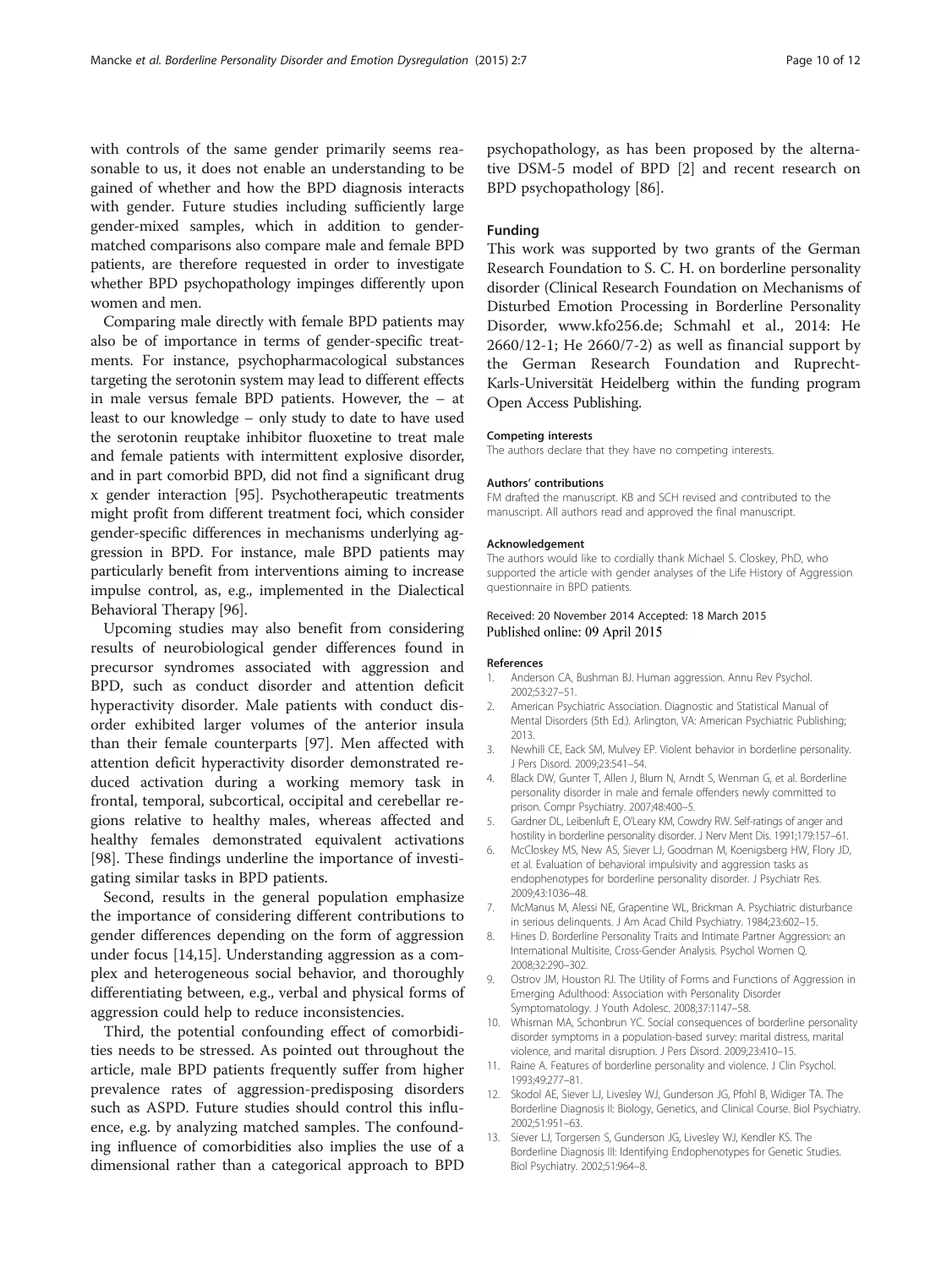- <span id="page-10-0"></span>14. Archer J. Sex Differences in Aggression in Real-World Settings: A Meta-Analytic Review. Rev Gen Psychol. 2004;8:291–322.
- 15. Campbell A. Sex differences in direct aggression: What are the psychological mediators? Aggress Violent Behav. 2006;11:237–64.
- 16. Buss A, Durkee A. An Inventory for Assessing Different Kinds of Hostility. J Consult Psycho.l 1957;21:343-9.
- 17. Buss A, Perry M. The Aggression Questionnaire. J Pers Soc Psychol. 1992;63:452–9.
- 18. Straus MA, Hamby SL, Boney-Mccoy S, Sugarman DB. The Revised Conflict Tactics Scales (CTS2): Development and Preliminary Psychometric Data. J Fam Issues. 1996;17:283–316.
- 19. Brown GL, Ebert MH, Goyer PF, Jimerson DC, Klein WJ, Bunney WE, et al. Aggression, suicide, and serotonin: relationships to CSF amine metabolites. Am J Psychiatry. 1982;139:741–6.
- 20. Coccaro EF, Berman ME, Kavoussi RJ. Assessment of life history of aggression: development and psychometric characteristics. Psychiatry Res. 1997;73:147–57.
- 21. Kay SR, Wolkenfeld F, Murril LM. Profiles of Aggression among Psychiatric Patients I. Nature and Prevalence. J Nerv Ment Dis. 1988;176:539–46.
- 22. First M, Spitzer R, Gibbon M, Williams J. Structured Clinical Interview for DSM-IV (SCID). New York: Biometrics Research Department, New York State Psychiatric Institute; 1997.
- 23. Giancola PR, Chermack ST. Construct validity of laboratory aggression paradigms: a response to Tedeschi and Quigly (1996). Aggress Violent Behav. 1998;3:237–53.
- 24. Cherek DR. Effects of smoking different doses of nicotine on human aggressive behavior. Psychopharmacology (Berl). 1981;75:339–45.
- 25. Cherek DR, Moeller FG, Schnapp W, Dougherty D. Studies of violent and nonviolent male parolees: I. Laboratory and psychometric measurements of aggression. Biol Psychiatry. 1997;41:514–22.
- 26. Soloff PH, Kelly TM, Strotmeyer SJ, Malone KM, Mann JJ. Impulsivity, gender, and response to fenfluramine challenge in borderline personality disorder. Psychiatry Res. 2003;119:11–24.
- 27. Soloff PH, Nutche J, Goradia D, Diwadkar V. Structural brain abnormalities in borderline personality disorder: a voxel-based morphometry study. Psychiatry Res neuroimaging. 2008;164:223–36.
- 28. Soloff P, Chiappetta L, Mason N. Effects of serotonin-2A receptor binding and gender on personality traits and suicidal behavior in borderline personality disorder. Psychiatry Res Neuroimaging. 2014;222:140–8.
- 29. New AS, Hazlett EA, Newmark RE, Zhang J, Triebwasser J, Meyerson D, et al. Laboratory induced aggression: a positron emission tomography study of aggressive individuals with borderline personality disorder. Biol Psychiatry. 2009;66:1107–14.
- 30. Silberschmidt A, Lee S, Zanarini M, Schulz SC. Gender Differences in Borderline Personality Disorder: Results From a Multinational, Clinical Trial Sample. J Pers Disord. 2015:1–11. Jan 6 [Epub ahead of print].
- 31. Scott LN, Stepp SD, Pilkonis PA. Prospective Associations Between Features of Borderline Personality Disorder, Emotion Dysregulation, and Aggression. Personal Disord Theory, Res Treat. 2014;5:278–88.
- 32. Holtzworth-Munroe A, Stuart GL. Typologies of male batterers: Three subtypes and the differences among them. Psychol Bull. 1994;116:476–97.
- 33. Holtzworth-Munroe A, Meehan JC, Herron K, Rehman U, Stuart GL. Testing the Holtzworth-Munroe and Stuart (1994) batterer typology. J Consult Clin Psychol. 2000;68:1000–19.
- 34. Shackelford TK, Goetz AT, Buss DM, Euler HA, Hoier S. When we hurt the ones we love: Predicting violence against women from men's mate retention. Pers Relatsh. 2005;12:447–63.
- 35. Weinstein Y, Gleason MEJ, Oltmanns TF. Borderline but Not Antisocial Personality Disorder Symptoms Are Related to Self-Reported Partner Aggression in Late Middle-Age. J Abnorm Psychol. 2012;121:692–8.
- 36. Banzhaf A, Ritter K, Merkl A, Schulte-Herbrüggen O, Lammers C-H, Roepke S. Gender Differences in a Clinical Sample of Patients with Borderline Personality Disorder. J Pers Disord. 2012;26:368–80.
- 37. Grilo C. DSM-IV axis II comorbidity with borderline personality disorder in monolingual Hispanic psychiatric outpatients. J Nerv Ment Dis. 2002;190:324–30.
- 38. Zanarini MC, Frankenburg FR, Dubo ED, Sickel a E, Trikha A, Levin A, et al. Axis II comorbidity of borderline personality disorder. Am J Psychiatry. 1998;155:1733–9.
- Johnson DM, Shea MT, Yen S, Battle CL, Zlotnick C, Sanislow CA, et al. Gender differences in borderline personality disorder: findings from the

Collaborative Longitudinal Personality Disorders Study. Compr Psychiatry. 2003;44:284–92.

- 40. Tadic A, Wagner S, Hoch J, Baskaya O, von Cube R, Skaletz C, Lieb K, Dahmen N. Gender Differences in Axis I and Axis II Comorbidity in Patients with Borderline. Psychopathology. 2009;42:257–63.
- 41. McCormick B, Blum N, Hansel R, Franklin JA, St John D, Pfohl B, et al. Relationship of sex to symptom severity, psychiatric comorbidity, and health care utilization in 163 subjects with borderline personality disorder. Compr Psychiatry. 2007;48:406–12.
- 42. Zlotnick C, Rothschild L, Zimmeran M. The role of gender in the clinical presentation of patients with borderline personality disorder. J Pers Disord. 2002;16:277–82.
- 43. Grant BF, Chou SP, Goldstein RB, Huang B, Stinson FS, Saha TD, et al. Prevalence, correlates, disability, and comorbidity of DSM-IV borderline personality disorder: results from the Wave 2 National Epidemiologic Survey on Alcohol and Related Conditions. J Clin Psychiatry. 2008;69:533–45.
- 44. Barrachina J, Pascual JC, Ferrer M, Soler J, Rufat MJ, Andión O, et al. Axis II comorbidity in borderline personality disorder is influenced by sex, age, and clinical severity. Compr Psychiatry. 2011;52:725–30.
- 45. Dougherty D, Bjork JM, Huckabee HC, Moeller FG, Swann AC. Laboratory measures of aggression and impulsivity in women with borderline personality disorder. Psychiatry Res. 1999;85:315–26.
- 46. Bettencourt BA, Miller N. Gender differences in aggression as a function of provocation: a meta-analysis. Psychol Bull. 1996;119:422–47.
- 47. Moffitt TE. The new look of behavioral genetics in developmental psychopathology: gene-environment interplay in antisocial behaviors. Psychol Bull. 2005;131:533–54.
- 48. Jaffee SR, Strait LB, Odgers CL. From correlates to causes: can quasi-experimental studies and statistical innovations bring us closer to identifying the causes of antisocial behavior? Psychol Bull. 2012;138:272–95.
- 49. Patterson GR, DeBaryshe BD, Ramsey E. A developmental perspective on antisocial behavior. Am Psychol. 1989;44:329–35.
- 50. Campbell SB, Pierce EW, Moore G, Marakovitz S, Newby K. Boys' externalizing problems at elementary school age: Pathways from early behavior problems, maternal control, and family stress. Dev Psychopathol. 1996;8:701–19.
- 51. Siever LJ. Neurobiology of aggression and violence. Am J Psychiatry. 2008;165:429–42.
- 52. Krakowski M. Violence and Serotonin: Influence of Impulse Control, Affect Regulation, and Social Functioning. J neuropsychiatry Clin. 2003;15:294–305.
- 53. Davidson RJ. Dysfunction in the Neural Circuitry of Emotion Regulation–A Possible Prelude to Violence. Science .(80-) 2000, 289:591–594.
- 54. Gregg TR, Siegel A. Brain structures and neurotransmitters regulating aggression in cats: implications for human aggression. Prog Neuropsychopharmacol Biol Psychiatry. 2001;25:91–140.
- 55. Blair R. Considering anger from a cognitive neuroscience perspective. Wiley Interdiscip Rev Cogn Sci. 2012;3:65–74.
- 56. Beauchaine TP, Klein DN, Crowell SE, Derbidge C, Gatzke-Kopp L. Multifinality in the development of personality disorders: a Biology x Sex x Environment interaction model of antisocial and borderline traits. Dev Psychopathol. 2009;21:735–70.
- 57. Caspi A, McClay J, Moffitt TE, Mill J, Martin J, Craig IW, et al. Role of genotype in the cycle of violence in maltreated children. Science. 2002;297:851–4.
- Hazlett EA, New AS, Newmark R, Haznedar MM, Lo JN, Speiser LJ, et al. Reduced anterior and posterior cingulate gray matter in borderline personality disorder. Biol Psychiatry. 2005;58:614–23.
- 59. Minzenberg MJ, Fan J, New AS, Tang CY, Siever LJ. Frontolimbic structural changes in borderline personality disorder. J Psychiatr Res. 2008;42:727–33.
- 60. Brambilla P, Soloff PH, Sala M, Nicoletti MA, Keshavan MS, Soares JC. Anatomical MRI study of borderline personality disorder patients. Psychiatry Res. 2004;131:125–33.
- 61. Bertsch K, Grothe M, Prehn K, Vohs K, Berger C, Hauenstein K, et al. Brain volumes differ between diagnostic groups of violent criminal offenders. Eur Arch Psychiatry Clin Neurosci. 2013;263:593–606.
- 62. Völlm B, Zhao L, Richardson P. A voxel‐based morphometric MRI study in men with borderline personality disorder: preliminary findings. Crim Behav Ment Heal. 2009;72:64–72.
- 63. Perez-Rodriguez MM, Hazlett EA, Rich EL, Ripoll LH, Weiner DM, Spence N, et al. Striatal activity in borderline personality disorder with comorbid intermittent explosive disorder : Sex differences. J Psychiatr Res. 2012;46:797–804.